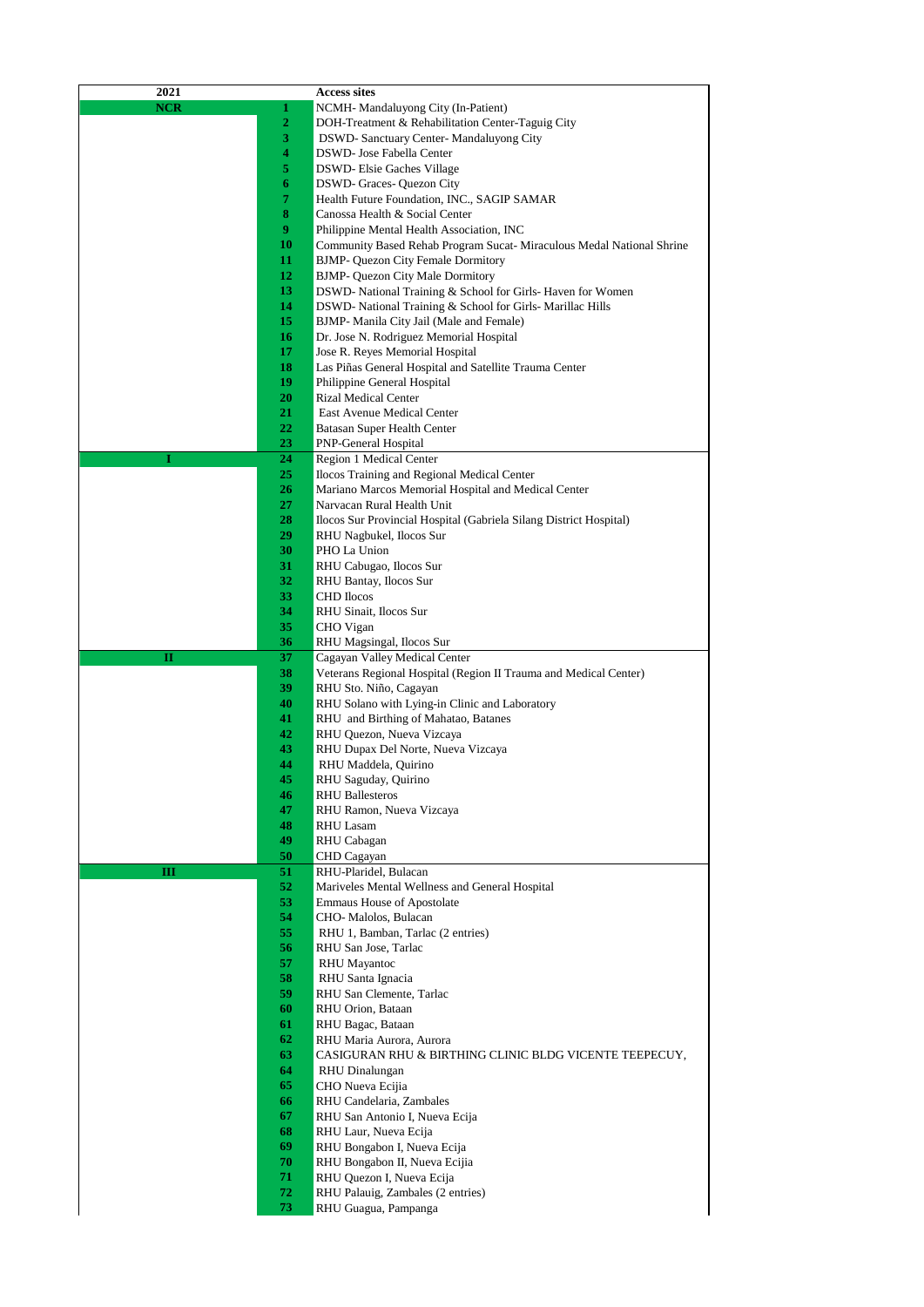|            | 74         | RHU Abucay, Bataan                                                    |
|------------|------------|-----------------------------------------------------------------------|
|            | 75         | RHU Orani, Bataan                                                     |
|            | 76         | RHU San Marcelino, Zambales                                           |
|            | 77         | RHU San Rafael, Bulacan                                               |
|            | 78         | RHU Sto Domingo II, Nueva Ecija                                       |
|            | 79<br>80   | RHU Masinloc, Zambales                                                |
|            | 81         | RHU Arayat I, Pampanga<br>RHU Licab and Birthing Station, Nueva Ecija |
|            | 82         | RHU Floridablanca II, Pampanga                                        |
|            | 83         | RHU Peñaranda, Nueva Ecija                                            |
|            | 84         | RHU San Antonio, Zambales                                             |
|            | 85         | Jose B. Lingad Memorial General Hospital, Pampanga                    |
|            | 86         | CHO Cabanatuan, Nueva Ecija                                           |
|            | 87         | RHU Cabiao, Nueva Ecija                                               |
|            | 88         | RHU San Fernando, Pampanga                                            |
|            | 89         | RHU Amado V. Aldaba Memorial Health Center, BUlacan                   |
|            | 90         | RHU Castillejos, Zambales                                             |
|            | 91         | RHU Floridablanca I, Pampanga                                         |
|            | 92<br>93   | RHU Sta. Cruz, Zambales                                               |
|            | 94         | RHU San Ildefonso, Bulacan<br>CHO Olongapo, Zambales                  |
|            | 95         | RHU San Ricardo II, Nueva Ecija                                       |
|            | 96         | CHO Science City of Muñoz, Nueva Ecija                                |
|            | 97         | RHU Llanera, Nueva Ecija                                              |
|            | 98         | RHU Cabangan, Zambales                                                |
|            | 99         | CHO CSJDM, Bulacan                                                    |
|            | 100        | RHU Subic, Zambales                                                   |
|            | 101        | RHU Botolan I, Zambales                                               |
|            | 102        | RHU and Lying In Clnic Santa Ignacia, Tarlac                          |
|            | 103        | RHU Iba, Zambales                                                     |
| <b>IVA</b> | 104<br>105 | DSWD - Haven for the Elderly, Tanay Rizal                             |
|            | 106        | Gumaca District Hospital<br>Cavite Center for Mental Health           |
|            | 107        | Claro M. Recto Memorial Hospital                                      |
|            | 108        | BJMP-IV-A Calamba, Laguna                                             |
|            | 109        | DOH-TRC Tagaytay City                                                 |
|            | <b>110</b> | CHO Antipolo City Hospital System-Mambugan                            |
|            |            |                                                                       |
|            | 111        | Quezon Medical Center                                                 |
|            | 112        | <b>Batangas Medical Center</b>                                        |
|            | 113        | CHD CALABARZON                                                        |
| <b>IVB</b> | 114        | RHU Pinamalayan, Oriental Mindoro                                     |
|            | 115        | MHO- Bulalacao, Oriental Mindoro                                      |
|            | 116<br>117 | MHO- Naujan, Oriental Mindoro<br>MHO-Pola, Oriental Mindoro           |
|            | 118        | MHO-Abra de Ilog, Occidental Mindoro                                  |
|            | 119        | MHO- Rizal, Occidental Mindoro                                        |
|            | <b>120</b> | MHO-Paluan, Occidental Mindoro                                        |
|            | 121        | MHO - Looc City Ocidental Mindoro                                     |
|            | 122        | RHU-Lubang, Occidental Mindoro                                        |
|            | 123        | RHU-Odiongan, Romblon                                                 |
|            | 124        | RHU-Romblon, Romblon                                                  |
|            | 125        | RHU-Magdiwang, Romblon                                                |
|            | 126<br>127 | PHO-Boac, Marinduque<br>MHO-Taytay, Palawan                           |
|            | 128        | RHU- Araceli, Palawan                                                 |
|            | 129        | PHO-Bancao, Puerto Princesa                                           |
|            | 130        | MHO-San Jose, Occidental, Mindoro                                     |
|            | 131        | MHO- Sablayan, Occidental Mindoro                                     |
|            | 132        | Oriental Mindoro Provincial Hospital                                  |
|            | 133        | Culion Sanitarium and General Hospital                                |
|            | 134        | RHU - Coron                                                           |
|            | 135        | RHU Calintaan, Occidental Mindoro                                     |
|            | 136        | RHU Mamburao. Occidental Mindoro                                      |
|            | 137<br>138 | Dr. Franco S. Barrera Memorial Health Center                          |
|            | 139        | RHU Culion, Palawan<br>RHU San Fernando, Romblon                      |
|            | 140        | RHU Dumaran, Palawan                                                  |
|            | 141        | RHU Agutaya, Palawan                                                  |
|            | 142        | CHO Puerto Princesa                                                   |
|            | 143        | RHU City Health and Sanitation Department-South, Oriental Mindoro     |
|            | 144        | RHU Narra, Palawan                                                    |
|            | 145        | RHU Busuanga, Palawan                                                 |
|            | 146<br>147 | RHU Victoria, Oriental Mindoro<br>RHU Rizal, Palawan                  |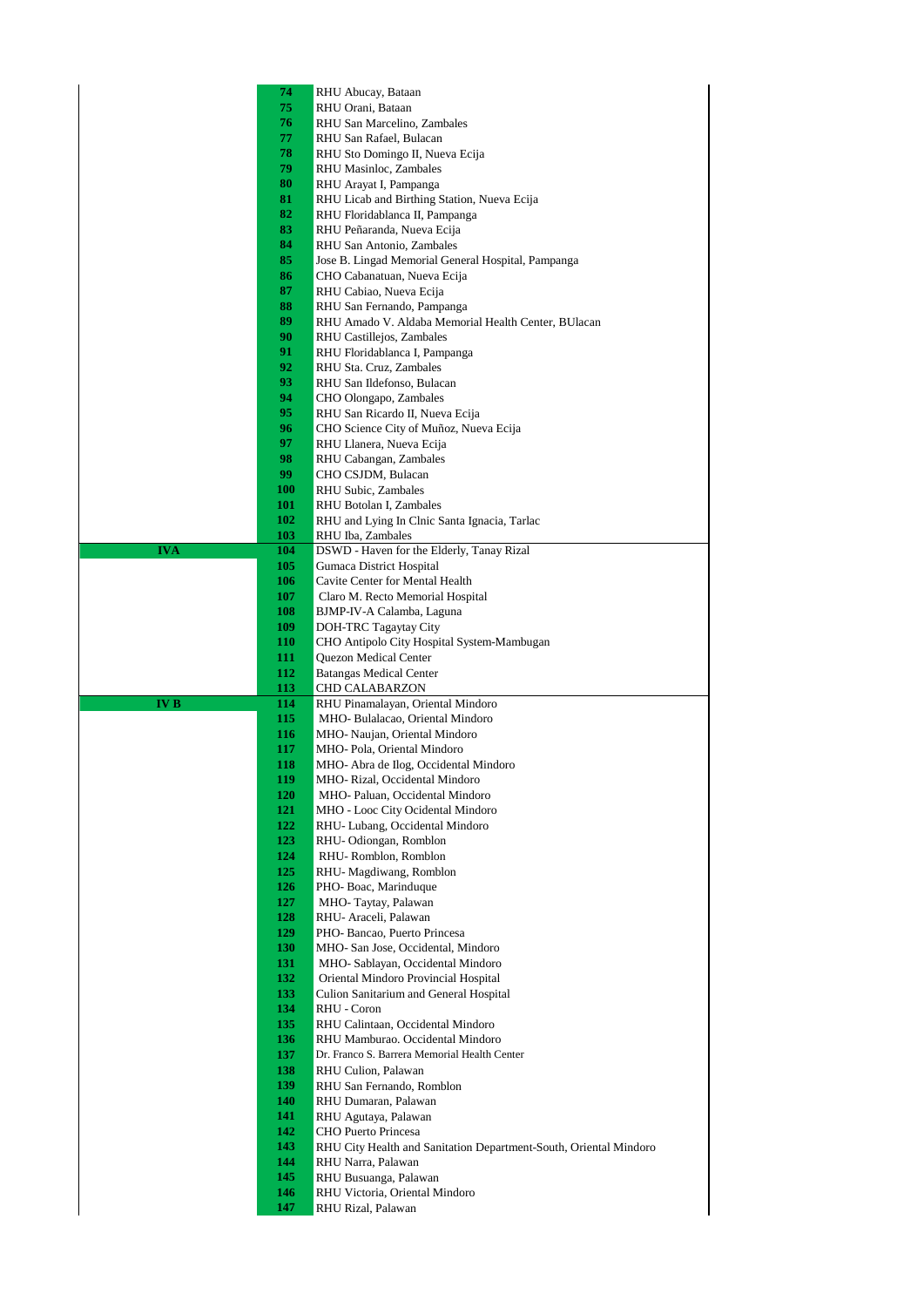| 148        | RHU Bansud, Oriental Mindoro                                                          |
|------------|---------------------------------------------------------------------------------------|
| 149        | RHU El Nido, Palawan                                                                  |
| 150        | RHU Santa Fe, Romblon                                                                 |
| 151<br>152 | RHU San Vicente, Palawan<br>RHU Sofronio Espaniola, Palawan                           |
| 153        | RHU Mansalay, Oriental Mindoro                                                        |
| 154        | RHU Linapacan, Palawan                                                                |
| 155        | RHU Cuyo, Palawan                                                                     |
| 156        | RHU Balabac, Palawan                                                                  |
| 157        | RHU Brookes Point, Palawan                                                            |
| 158        | PHO Marinduque                                                                        |
| 159        | <b>BJMP</b> Batangas                                                                  |
| 160<br>161 | RHU San Teodoro, Oriental Mindoro<br>RHU San Jose and Family Planning Center, Romblon |
| V<br>162   | Don Susano J. Rodriguez Memorial Mental Hospital (BMC)                                |
| 163        | Catanduanes Provincial Health Office                                                  |
| 164        | Bicol Regional Training & Teaching Hospital                                           |
| 165        | CHO-Naga City                                                                         |
| 166        | Malinao Treatment & Rehabilitation Center                                             |
| 167        | RHU-San Jacinto, Masbate                                                              |
| 168        | RHU 1 Tinambac, Camarines Sur                                                         |
| 169<br>170 | Juan M. Laberto Memorial District Hospital<br>RHU Tiwi, Albay                         |
| 171        | RHU Malinao, Albay                                                                    |
| 172        | RHU Malilipot, Albay                                                                  |
| 173        | RHU Bacacay, Albay                                                                    |
| 174        | RHU Sto. Domingo, Albay                                                               |
| 175        | RHU Daraga, Albay                                                                     |
| 176        | RHU Manito, Albay                                                                     |
| 177<br>178 | RHU Rapu-Rapu, Albay                                                                  |
| 179        | RHU Libon, Albay<br>RHU Del Gallego, Camarines Sur                                    |
| 180        | RHU Libmanan                                                                          |
| 181        | RHU Bombon, Camarines Sur                                                             |
| 182        | RHU Magarao, Camarines Sur                                                            |
| 183        | RHU Caramoan, Camarines Sur                                                           |
| 184        | RHU Garchitorena, Camarines Sur                                                       |
| 185        | RHU Sagnay, Camarines Sur                                                             |
| 186<br>187 | RHU Iriga City, Camarines Sur<br>RHU Bagamanoc, Catanduanes                           |
| 188        | RHU Baras, Catanduanes                                                                |
| 189        | RHU Bato, Catanduanes                                                                 |
| 190        | RHU Pandan, Catanduanes                                                               |
| 191        | PHO Irosin, Sorsogon                                                                  |
| 192        | PHO Bulusan, Sorsogon                                                                 |
| 193        | RHU Labo 1, Camarines Norte                                                           |
| 194<br>195 | PHO Paracale, Camarines Norte<br>PHO Vinzons, Camarines Norte                         |
| 196        | RHU Camalig, Albay                                                                    |
| 197        | RHU San Miguel, Catanduanes                                                           |
| 198        | RHU Pio Duran, Albay                                                                  |
| 199        | RHU Caramoran, Catanduanes                                                            |
| 200        | RHU San Jacinto, Masbate                                                              |
| 201        | RHU Virac, Catanduanes                                                                |
| 202<br>203 | RHU Baleno, Masbate<br><b>CHO</b> Masbate City                                        |
| 204        | RHU Mobo, Masbate                                                                     |
| 205        | Sorsogon City - East District                                                         |
| 206        | Sorsogon City - Bacon District                                                        |
| 207        | RHU Pilar, Sorsogon                                                                   |
| 208        | RHU Bulan, Sorsogon                                                                   |
| 209        | RHU Cawayan, Masbate                                                                  |
| 210<br>211 | RHU Gubat, Sorsogon<br>RHU Prieto Diaz, Sorsogon                                      |
| 212        | RHU Barcelona, Sorsogon                                                               |
| 213        | RHU San Lorenzo Ruiz, Camarines Norte                                                 |
| 214        | Masbate Provincial Hospital                                                           |
| VI<br>215  | <b>BJMP-Iloilo City</b>                                                               |
| 216        | MHO-Iloilo City                                                                       |
| 217        | Western Visayas Medical Center, Iloilo                                                |
| 218<br>219 | Western Visayas State University<br>CHO- Iloilo City                                  |
| 220        | Iloilo City Mental Health Unit                                                        |
| 221        | RHU Oton, Iloilo                                                                      |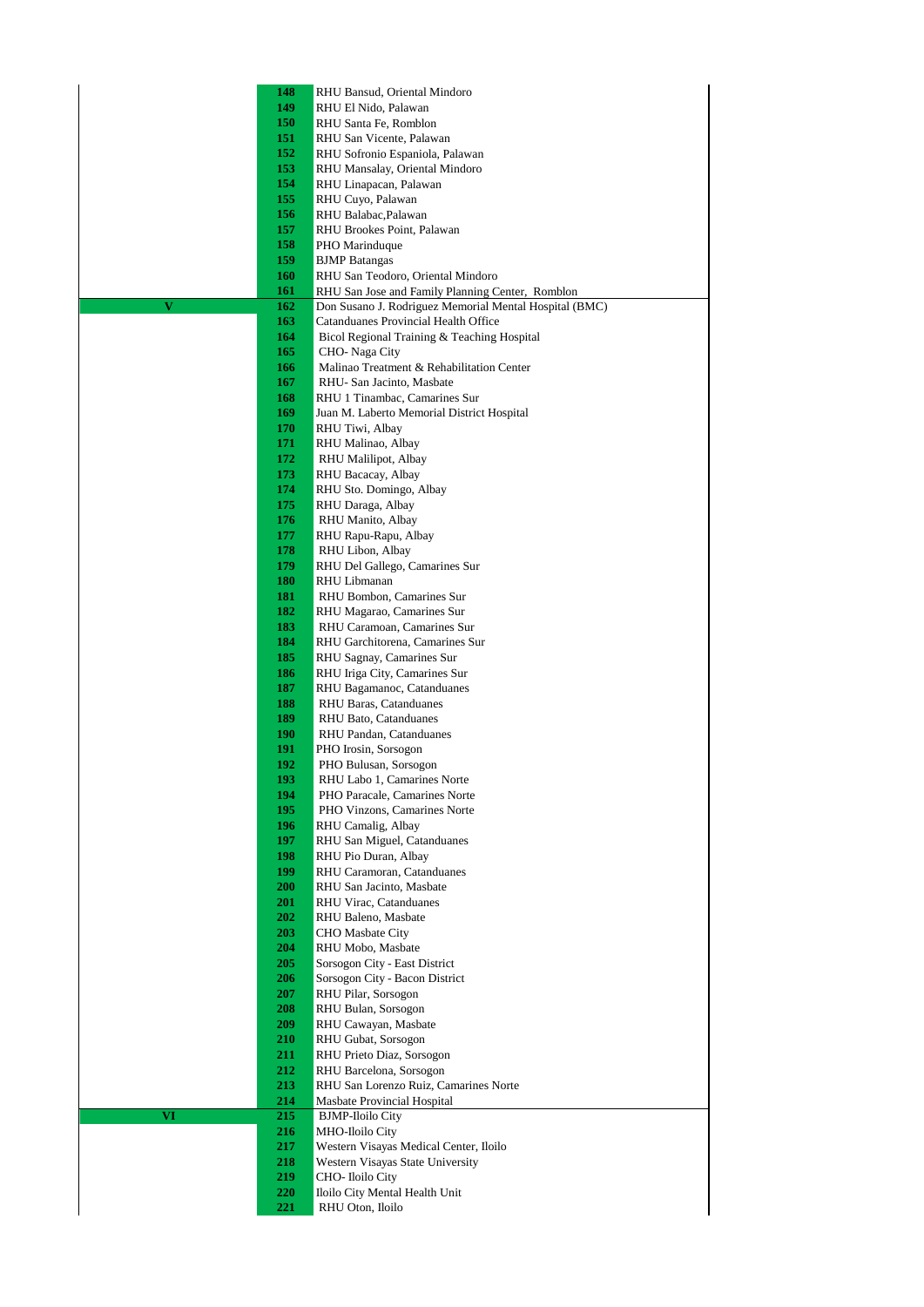| 222                | CHO- Bago City Negros Occidental                                                            |
|--------------------|---------------------------------------------------------------------------------------------|
| 223                | Bacolod City Mental Health Care                                                             |
| 224                | PHO Bacolod-Negros Occidental                                                               |
| 225                | CHO-Talisay City Negros Occidental                                                          |
| 226                | Corazon Locsin Montelibano Memorial Regional Hospital                                       |
| 227                | <b>RHU</b> Pontevedra                                                                       |
| 228                | RHU Pilar and Birthing Facility                                                             |
| 229                | <b>RHU</b> Ivisan                                                                           |
| 230                | <b>RHU</b> Mambusao                                                                         |
| 231<br>232         | <b>Bailan District Hospital</b><br>Center for the Care of Mentally Ill Persons, Iloilo City |
| 233                | RHU Ibajay, Aklan                                                                           |
| 234                | RHU Batan, Aklan                                                                            |
| 235                | RHU Kalibo I, Aklan                                                                         |
| 236                | <b>CHD Western Visayas</b>                                                                  |
| 237<br><b>VII</b>  | Vicente Sotto Medical Center                                                                |
| 238                | PHO Tagbilaran Bohol                                                                        |
| 239                | CHO Lapu-Lapu City                                                                          |
| 240                | PHO Cebu City                                                                               |
| 241                | PHO Negros Oriental                                                                         |
| 242                | PHO Siquijor                                                                                |
| 243                | CHO Tanjay, Negros Oriental                                                                 |
| <b>VIII</b><br>244 | Schistosomiasis Control & Research Hospital                                                 |
| 245                | City Drug Abuse Prevention & Rehabilitation Office- Calbayog City                           |
| 246                | Center for Health Development- Candahug, Palo Leyte                                         |
| 247                | PHO-Borongan, Eastern Samar                                                                 |
| 248                | MHO- Marabut, Samar                                                                         |
| 249                | RHU-La Paz, Leyte                                                                           |
| 250                | Municipality of Leyte, Leyte                                                                |
| 251                | Southern Leyte Provincial Hospital-Southern Leyte                                           |
| 252                | Felipe Abrigo Memorial Hospital                                                             |
| 253                | <b>Biliran Provincial Hospital</b>                                                          |
| 254                | PHO-Tacloban City                                                                           |
| 255                | PHO- Catarman, Northern Samar                                                               |
| 256                | Samar Provincial Hospital                                                                   |
| 257                | Northwestern Leyte District Hospital- Calesan ILHZ, Leyte                                   |
| 258                | RHU Calubian, Leyte                                                                         |
| 259                | RHU San Isidro, Leyte                                                                       |
| 260                | RHU Leyte and Child Health Center, Leyte                                                    |
| 261                | Carigara District Hospital -RHU Carigara Leyte                                              |
| 262                | RHU Jaro, Leyte                                                                             |
| 263                | RHU Tunga, Leyte                                                                            |
| 264                | RHU San Miguel, Leyte                                                                       |
| 265                | RHU Barugo, Leyte                                                                           |
| 266                | Hilongos District Hospital-<br>RHU I Hilongos Leyte                                         |
| 267                | RHU II Hilongos Leyte                                                                       |
| 268                | RHU Bato, Leyte                                                                             |
| 269                | RHU Matalom, Leyte                                                                          |
| 270                | <b>RHU Hindang Leyte</b>                                                                    |
| 271                | Western Leyte Provincial Hospital -CHO Baybay, Leyte                                        |
| 272                | RHU, Mahaplag, Leyte                                                                        |
| 273                | RHU Inopacan, Leyte                                                                         |
| 274<br>275         | Ormoc District Hospital- Linao District Health Center Leyte                                 |
| 276                | RHU-Albuera, Leyte<br><b>RHU Ormoc City</b>                                                 |
| 277                | RHU Kananga, Leyte                                                                          |
| 278                | RHU Matag-ob Leyte                                                                          |
| 279                | <b>RHU</b> Merida Leyte                                                                     |
| 280                | PHO Leyte                                                                                   |
| 281                | RHU AlangAlang Palo Leyte                                                                   |
| 282                | RHU Sta Fe, Leyte                                                                           |
| 283                | RHU Pastrana Palo, Leyte                                                                    |
| 284                | RHU Babatngon Leyte                                                                         |
| 285                | Abuyog District Hospital -RHU Abuyog Leyte                                                  |
| 286                | RHU Javier, Leyte                                                                           |
| 287                | Abuyog District Hospital                                                                    |
| 288                | <b>Burauen District Hospital</b>                                                            |
| 289                | RHU Dagami, Leyte                                                                           |
|                    |                                                                                             |
| 290                | Eastern Visayas Regional Medical Center (2 entries)                                         |
| 291                | Ormoc City Health Pharmacy, Leyte                                                           |
| 292                | RHU Bontoc and Family Planning, Southern Leyte                                              |
|                    |                                                                                             |